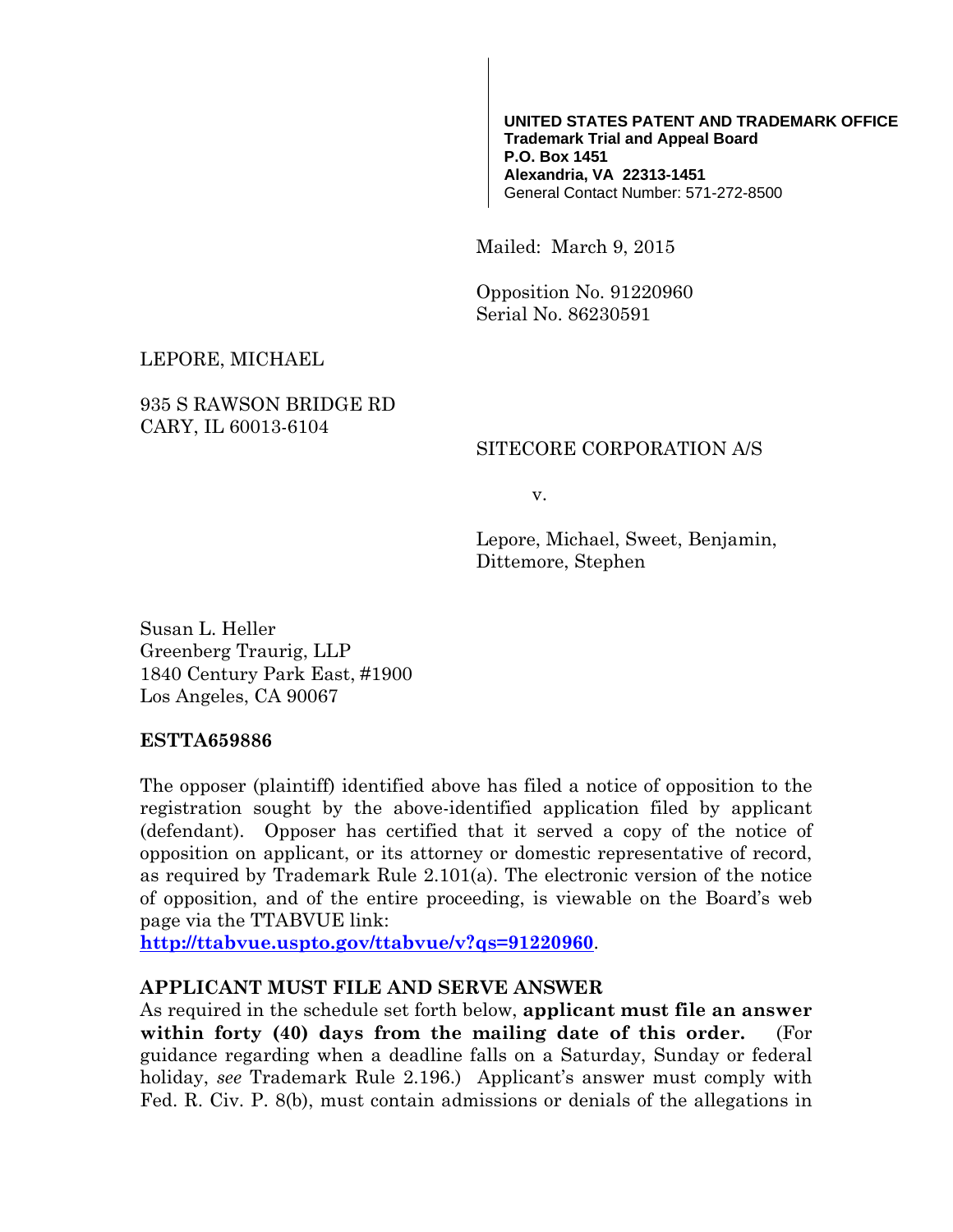the notice of opposition, and may include available defenses and counterclaims. For guidance regarding the form and content of an answer, *see* Trademark Rule 2.106(b), and TBMP §§ 311.01 and 311.02. Failure to file a timely answer may result in entry of default judgment and the abandonment of the application.

### **SERVICE OF ANSWER AND OF ALL FILINGS**

The answer, and **all** other filings in this proceeding, **must** be served in a manner specified in Trademark Rule 2.119(b), and **must** include proof of service. For guidance regarding the service and signing of all filings, *see* TBMP §§ 113-113.04. As noted in TBMP § 113.03, proof of service should be in the following certificate of service form:

*I hereby certify that a true and complete copy of the foregoing (insert title of submission) has been served on (insert name of opposing counsel or party) by mailing said copy on (insert date of mailing), via First Class Mail, postage prepaid (or insert other appropriate method of delivery) to: (set out name and address of opposing counsel or party).* 

 $S$ *ignature*  $Date\_$ 

The parties may agree to forward service copies by electronic transmission, *e.g*., e-mail. *See* Trademark Rule 2.119(b)(6) and TBMP §113.04. Pursuant to Trademark Rule 2.119(c), however, five additional days are afforded only to actions taken in response to papers served by first-class mail, "Express Mail," or overnight courier, not by electronic transmission.

# **LEGAL RESOURCES AVAILABLE AT WEB PAGE**

Proceedings will be conducted in accordance with the Trademark Rules of Practice, set forth in Title 37, part 2, of the Code of Federal Regulations. These rules, as well as amendments thereto, the Manual of Procedure (TBMP), information on Accelerated Case Resolution (ACR) and Alternative Dispute Resolution (ADR), and many Frequently Asked Questions, are available on the Board's web page, at:

http://www.uspto.gov/trademarks/process/appeal/index.jsp. For a general description of Board proceedings, *see* TBMP §102.03.

# **FILING PAPERS ONLINE**

The link to the Board's electronic filing system, ESTTA (Electronic System for Trademark Trials and Appeals), is at the Board's web page, at:

http://estta.uspto.gov/. The Board **strongly encourages parties to use ESTTA** for all filings. ESTTA provides various electronic filing forms; some may be used as is, and others may require attachments. For technical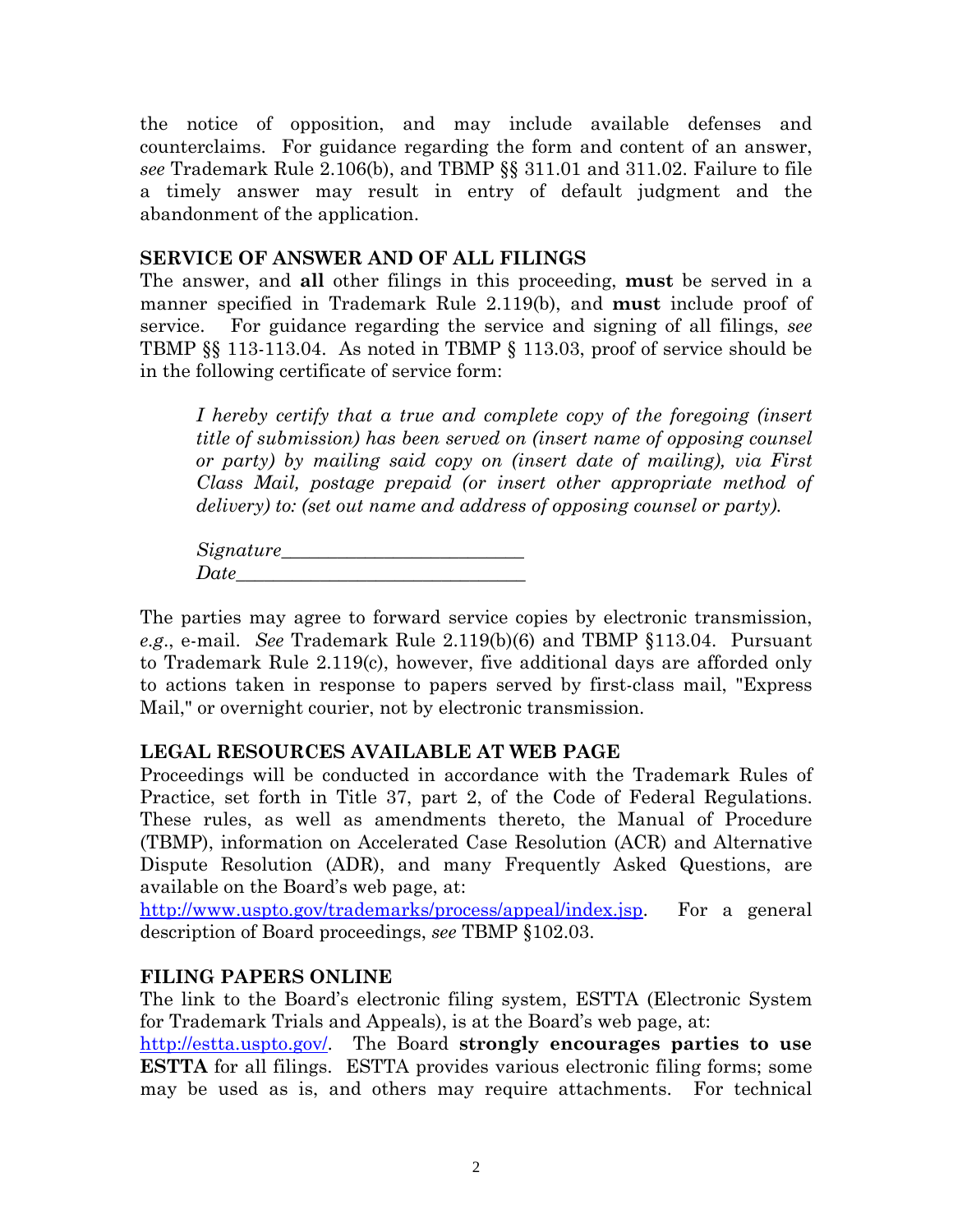difficulties with ESTTA, parties may call 571-272-8500. Due to potential technical issues, parties should not wait until the last date of a deadline for filing papers. The Board may decline to consider any untimely filing.

#### **OPPOSER'S OBLIGATION IF SERVICE IS INEFFECTIVE**

If a service copy of the notice of opposition is returned to opposer as undeliverable or opposer otherwise becomes aware that service has been ineffective, opposer must notify the Board in writing within ten (10) days of the date on which opposer learns that service has been ineffective. Notification to the Board may be provided by any means available for filing papers with the Board, but preferably should be provided **by written notice filed through ESTTA**. For guidance regarding notice of ineffective service, *see* Trademark Rule 2.101(b) and TBMP § 309.02(c)(1).

While opposer is under no obligation to search for current correspondence address information for, or investigate the whereabouts of, any applicant opposer is unable to serve, if opposer knows of any new address information for the applicant, opposer must report the address to the Board. If an opposer notifies the Board that a service copy sent to an applicant was returned or not delivered, including any case in which the notification includes a new address for the applicant discovered by or reported to opposer, the Board will give notice under Trademark Rule 2.118.

# **FORMAT FOR ALL FILINGS**

Trademark Rule 2.126 sets forth the required form and format for all filings. The Board may **decline to consider** any filing that does not comply with this rule, including, but not limited to motions, briefs, exhibits and deposition transcripts.

# **CONFERENCE, DISCOVERY, DISCLOSURE AND TRIAL SCHEDULE**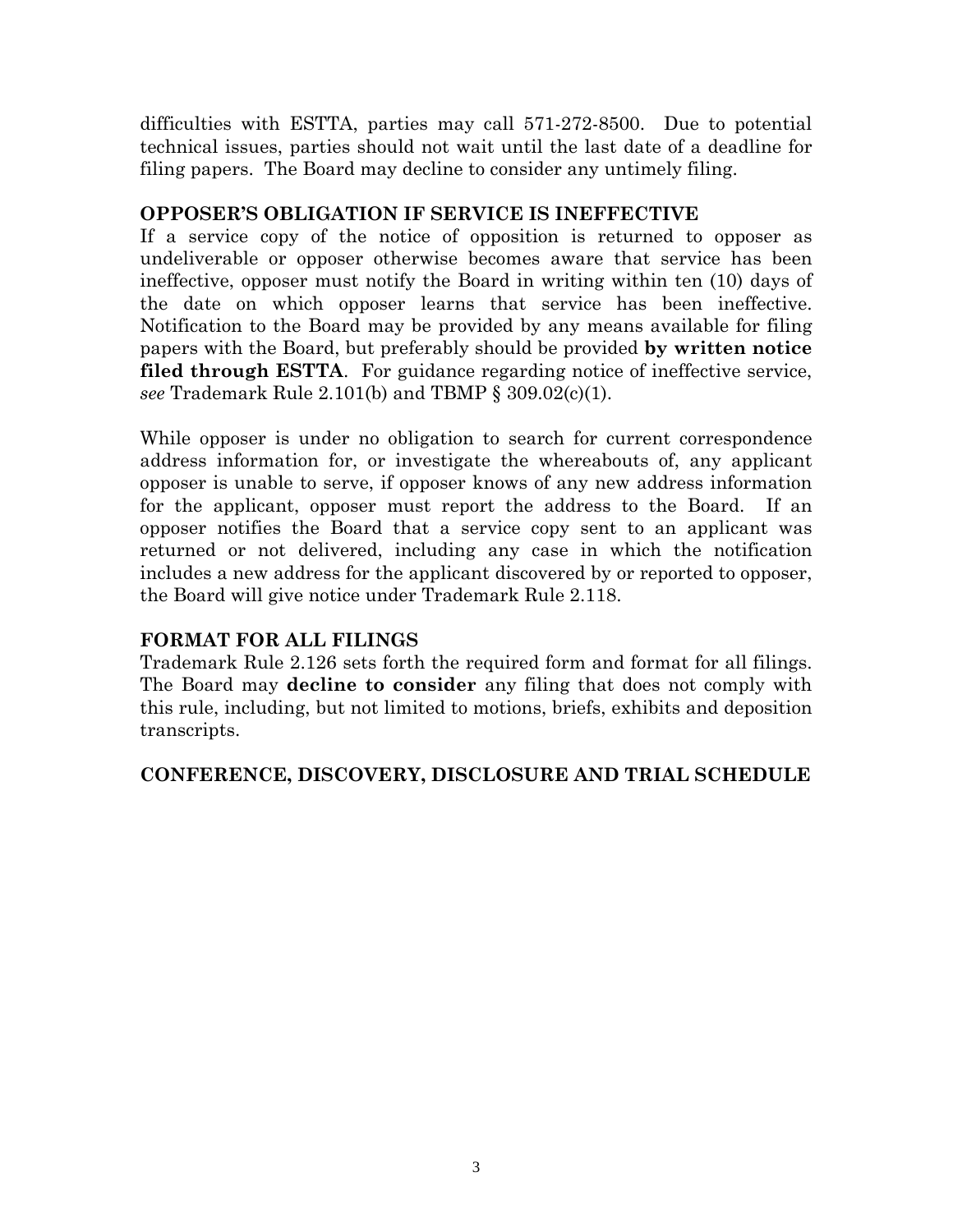| 4/18/2015  |
|------------|
| 5/18/2015  |
| 5/18/2015  |
| 6/17/2015  |
| 10/15/2015 |
| 11/14/2015 |
| 12/29/2015 |
| 2/12/2016  |
| 2/27/2016  |
| 4/12/2016  |
| 4/27/2016  |
| 5/27/2016  |
|            |

#### **PARTIES ARE REQUIRED TO HOLD DISCOVERY CONFERENCE**

As noted in the schedule above, the parties are required to schedule and to participate with each other in a discovery conference by the deadline in the schedule. For guidance, *see* Fed. R. Civ. P. 26(f), Trademark Rule 2.120(a)(2), and TBMP § 401.01. In the conference, the parties are required to discuss (1) the nature of and basis for their respective claims and defenses, (2) the possibility of settling or at least narrowing the scope of claims or defenses, and (3) arrangements for disclosures, discovery and introduction of evidence at trial, if the parties are unable to settle at this time.

Discussion of amendments of otherwise prescribed procedures can include limitations on disclosures and/or discovery, willingness to stipulate to facts, and willingness to stipulate to more efficient options for introducing at trial information or materials obtained through disclosures or discovery.

The parties must hold the conference in person, by telephone, or by any means on which they agree. A Board interlocutory attorney or administrative trademark judge will participate in the conference, upon request of any party, provided that such request is made no later than ten (10) days prior to the conference deadline. *See* Trademark Rule 2.120(a)(2). A request for Board participation must be made either through an ESTTA filing, or by telephone call to the assigned interlocutory attorney whose name is on the TTABVUE record for this proceeding. A party should request Board participation only after the parties have agreed on possible dates and times for the conference. A conference with the participation of a Board attorney will be by telephone, and the parties shall place the call at the agreed date and time, in the absence of other arrangements made with the Board attorney.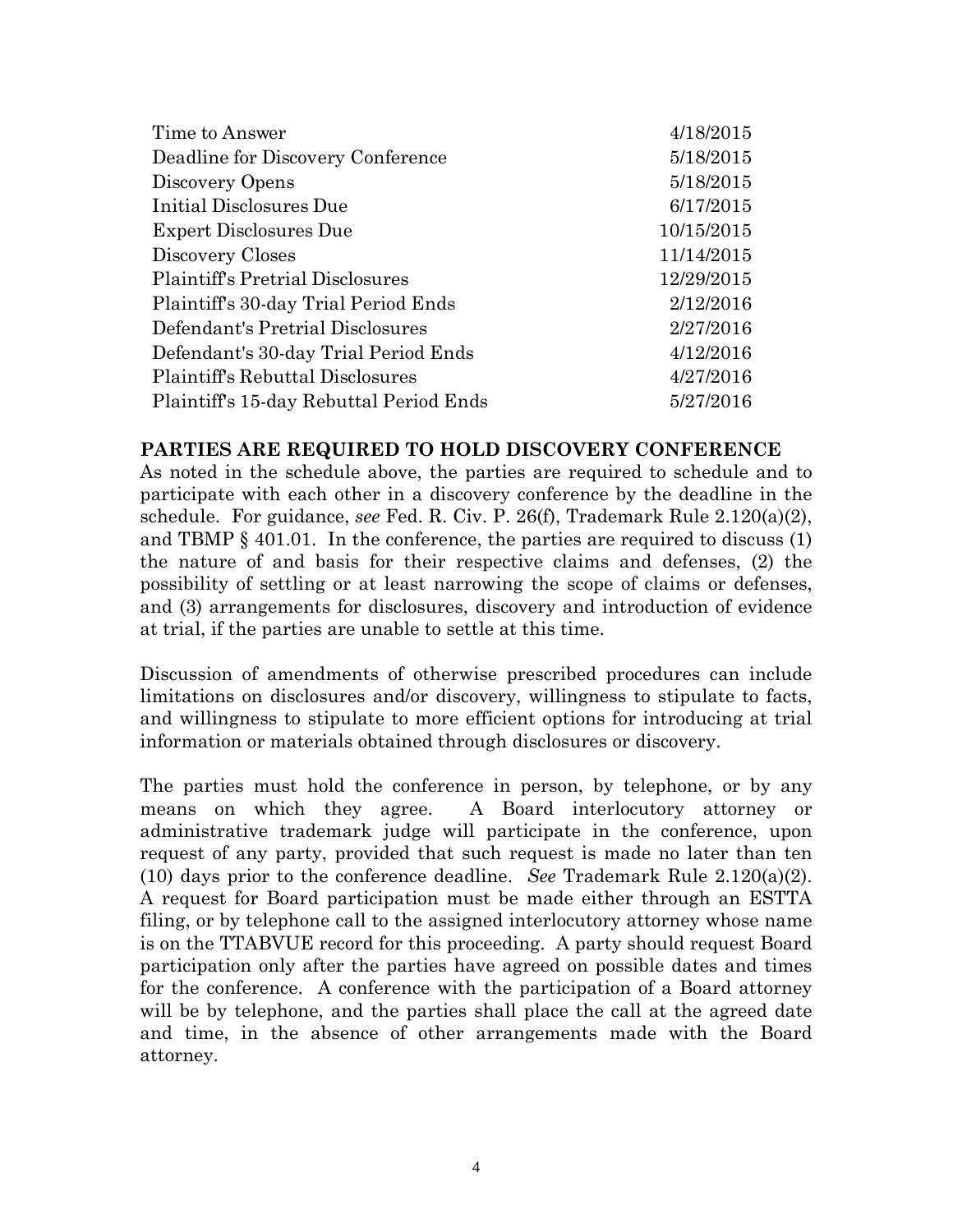#### **PROTECTIVE ORDER FOR CONFIDENTIAL INFORMATION**

The Board's Standard Protective Order is applicable, and is available at: http://www.uspto.gov/trademarks/process/appeal/guidelines/stndagmnt.jsp.

During their conference, the parties should discuss whether they agree to supplement or amend the standard order, or substitute a protective agreement of their choosing, subject to approval by the Board. *See* Trademark Rule 2.116(g) and TBMP § 412. The standard order does not automatically protect a party's confidential information and its provisions for the designation of confidential information must be utilized as needed by the parties.

# **ACCELERATED CASE RESOLUTION**

During their conference, the parties should discuss whether they wish to seek mediation or arbitration, and whether they can stipulate to follow the Board's Accelerated Case Resolution (ACR) process for a more efficient and economical means of obtaining the Board's determination of the proceeding. For guidance regarding ACR, *see* TBMP § 528. Detailed information on ACR, and examples of ACR cases and suggestions, are available at the Board's webpage, at: http://www.uspto.gov/trademarks/process/appeal/index.jsp.

# **DISCOVERY AND INTERLOCUTORY PROCEDURES**

For guidance regarding discovery, *see* Trademark Rule 2.120 and TBMP Chapter 400, regarding the deadline for and contents of initial disclosures, *see* Trademark Rule 2.120(a)(2) and TBMP § 401.02, and regarding the discoverability of various matters, *see* TBMP § 414. Certain provisions of Fed. R. Civ. P. 26 are applicable in modified form. The interlocutory attorney has discretion to require the parties, or to grant a request made by one or both parties, to resolve matters of concern to the Board, or a contested motion, by telephone conference. *See* Trademark Rule 2.120(i)(1) and TBMP  $§ 502.06(a).$ 

# **TRIAL**

For guidance regarding trial and testimony procedures, *see* Trademark Rules 2.121, 2.123 and 2.125, as well as TBMP Chapter 700. The parties should review authorities regarding the introduction of evidence during the trial phase, including by notice of reliance and by taking testimony from witnesses. For instance, any notice of reliance must be filed during the filing party's assigned testimony period, with a copy served on all other parties, and any testimony of a witness must be both noticed and taken during the party's testimony period. A party that has taken testimony must serve on each adverse party a copy of the transcript of such testimony, together with copies of any exhibits introduced during the testimony, within thirty (30) days after completion of the testimony deposition.